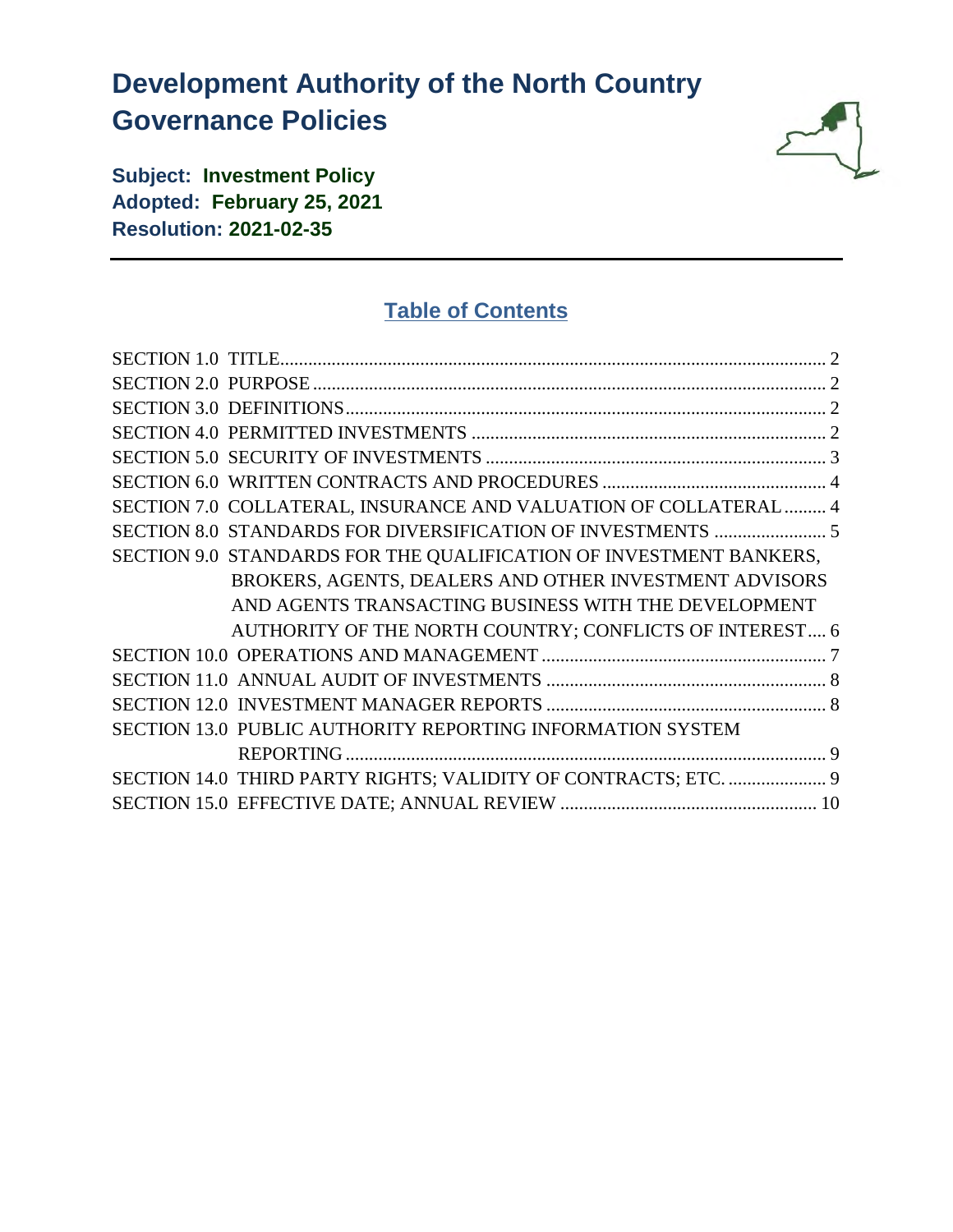# **GUIDELINES FOR INVESTMENTS BY THE DEVELOPMENT AUTHORITY OF THE NORTH COUNTRY**

#### <span id="page-1-0"></span>**SECTION 1.0 TITLE**

The policy shall be known as the "Investment Policy by the Development Authority of the North Country", " or the "Investment Policy".

#### <span id="page-1-1"></span>**SECTION 2.0 PURPOSE**

The purpose of the Investment Policy is to establish comprehensive guidelines which detail the operative policy and instructions to officers and staff of the Development Authority of the North Country regarding the investing, monitoring and reporting of Funds. Its purpose is to comply with Title VII of the New York Public Authorities Law, and to create a reasonable rate of return to the Development Authority in accordance with sound investment practices.

#### <span id="page-1-2"></span>**SECTION 3.0 DEFINITIONS**

- **1.** "Funds" means all monies and other financial resources available for investment by the Development Authority of the North Country on its own behalf or on the behalf of any other entity or individual. Funds shall not include pension funds, which are separately administered pursuant to State and Federal law.
- **2.** "Board" means the Board of Directors of the Development Authority of the North Country.
- **3.** "State" means the State of New York.

#### <span id="page-1-3"></span>**SECTION 4.0 PERMITTED INVESTMENTS**

The following is a list of the permitted investments that may be made by the Development Authority of the North Country with the Funds, all of which investments must be made in a manner and upon such terms as are consistent with the appropriate provisions of law relating to the Development Authority of the North Country, Board policy directives, and the limitations contained in contracts with bond or note holders:

- **1.** Obligations of the United States of America or the State;
- **2.** Obligations, the principal and interest of which are guaranteed, or insured by the United States of America or the State;
- **3.** Government Agency Bonds;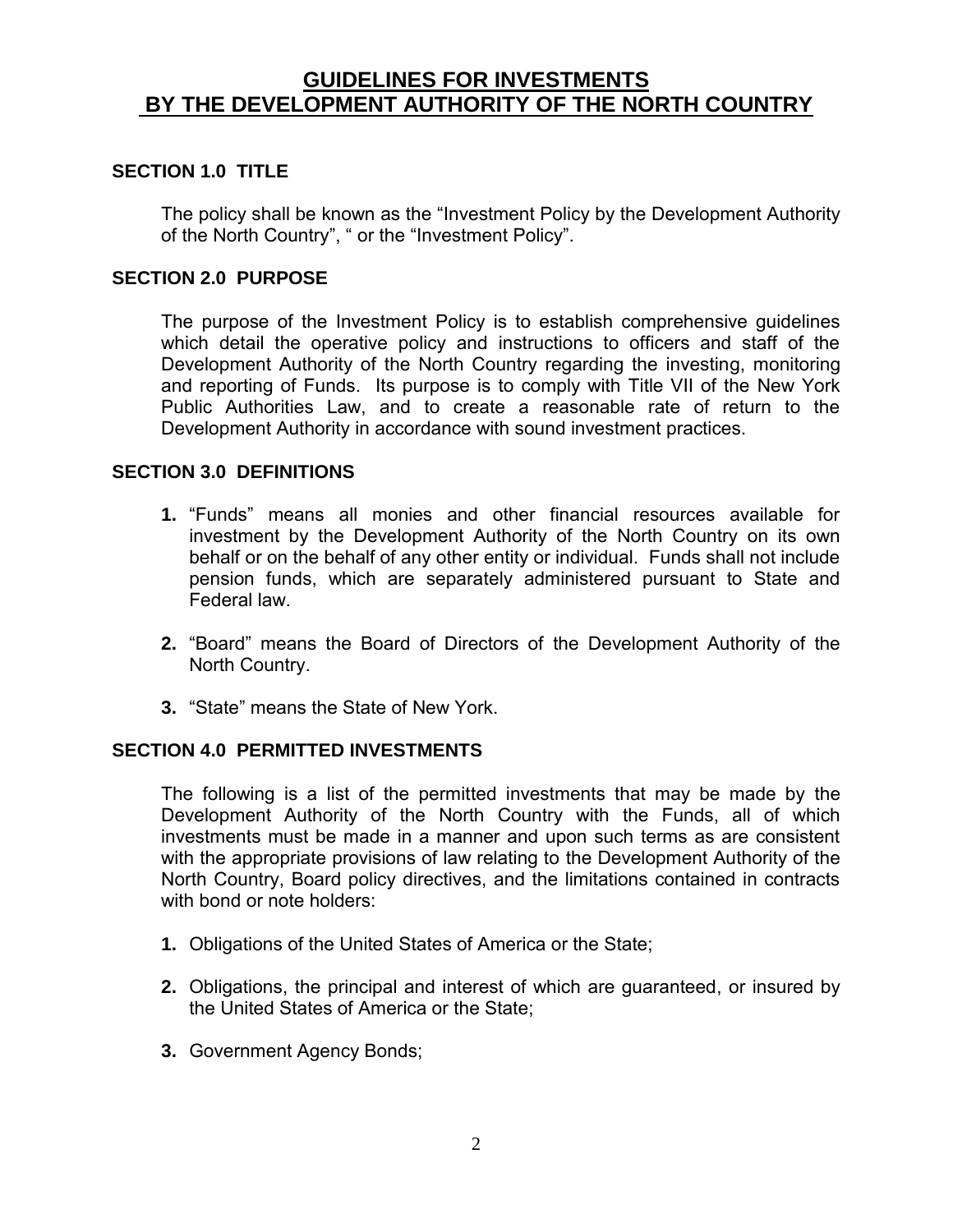- **4.** Bankers' acceptances of, or certificates of deposit or other interest bearing depository accounts issued by, or time deposits with, any bank or trust company or national banking association secured by obligations of the United States or the State, of a market value equal at all times to or greater than the amount of the investment;
- **5.** Repurchase agreements with any bank or trust company, national banking association or government bond broker dealer reporting to, trading with, and recognized as a primary government securities dealer by the Federal Reserve Bank of New York (listed on the then-current "List of the Government Securities Dealers Reporting to the Market Reports Division of the Federal Reserve of Bank of New York"), which agreement is secured by obligations of the United States or the State of a market value equal at all times to the amount of the investment.
- **6.** General obligation bonds or notes of a municipality issued pursuant to the New York State Local Finance Law. Investments will be limited to municipalities located within the Development Authority's service area as defined by statute and are participants in the Solid Waste Management Participation Agreement dated August 26, 1993 and as amended.

# <span id="page-2-0"></span>**SECTION 5.0 SECURITY OF INVESTMENTS**

The following procedures shall be followed in order to fully secure the Development Authority of the North Country's financial interest in investment:

- **1.** Investments shall be guaranteed or insured by the United States of America or the State, or be secured with the securities of the same.
- **2.** Investments may also be made with such security as may be permitted to be made by agencies and public benefit corporations of the State from time to time.
- **3.** An investment of Funds may be less than fully secured in the event that any one of the following occurs:
	- **a.** in the opinion of the Board, the yield on the investment outweighs the risk of loss;
	- **b.** it involves an investment of less than \$25,000;
	- **c.** it is an investment with a duration of less than one (1) week
	- **d.** it involves the purchase of general obligation bonds or notes of a municipality issued pursuant to the New York State Local Finance Law approved by the Board.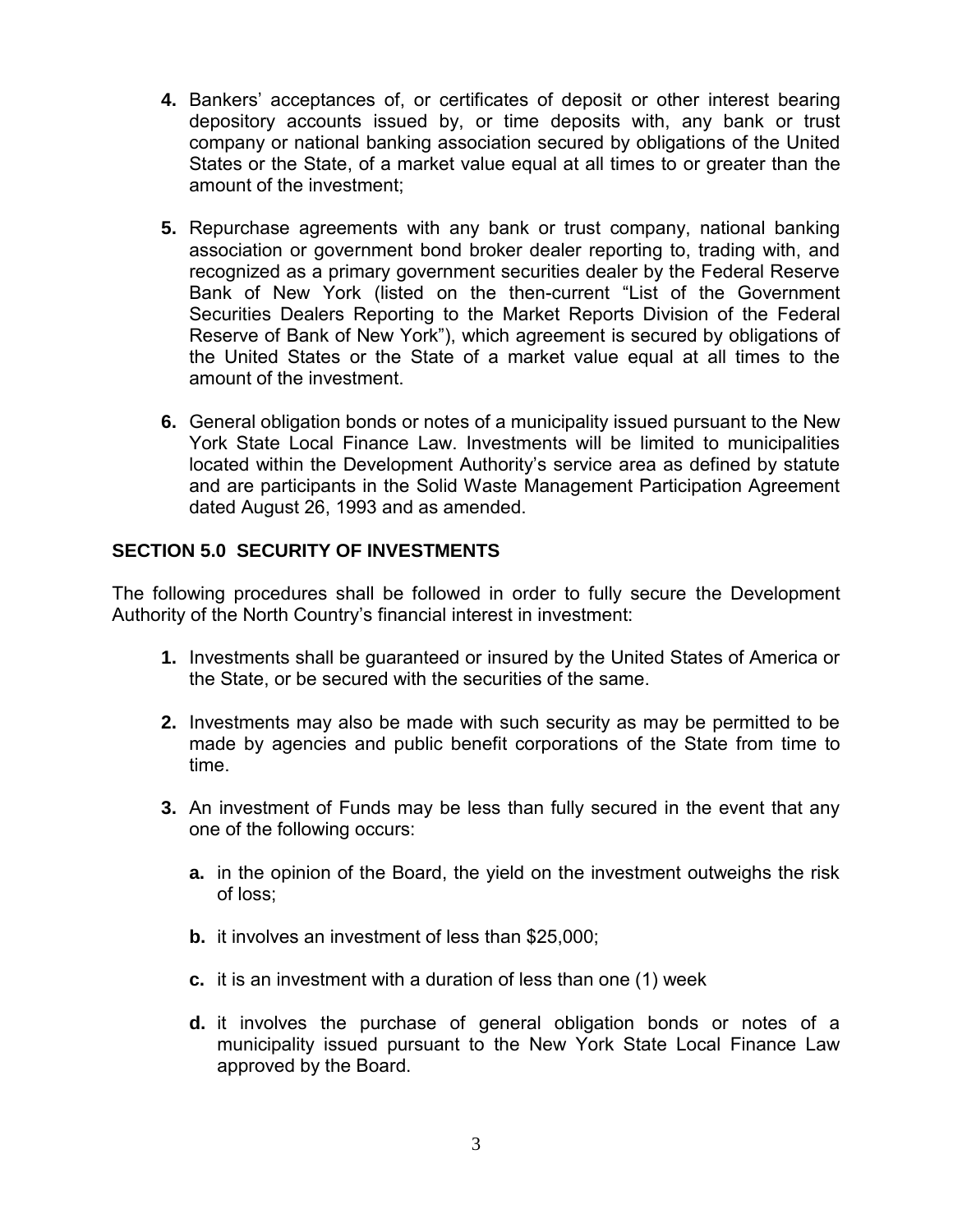#### <span id="page-3-0"></span>**SECTION 6.0 WRITTEN CONTRACTS AND PROCEDURES**

The Development Authority of the North Country shall enter into written contracts pursuant to which investments are made, except if the Executive Director or Chief Financial Officer, shall determine that:

- **1.** a written contract is not practical; or
- **2.** there is no regular business practice of executing written contracts with respect to a particular investment or transaction.
- **3.** In situations where there is no written contract for a particular investment, the Development Authority of the North Country shall follow such procedures as are appropriate to protect its financial interest.
- **4.** Such written contracts or procedures shall include provisions so that:
	- **a.** The Development Authority of the North Country's financial interest in an investment or transaction is secured in an appropriate manner;
	- **b.** The use, type and amount of collateral or insurance is established;
	- **c.** There is an established method for valuation of collateral and procedures for monitoring such valuation on a regular basis;
	- **d.** There is an established mechanism for the monitoring, control, deposit and retention of investments and collateral including, in the case of a repurchase agreement, that obligations purchased be physically delivered for retention to the Development Authority of the North Country or its agent (which shall not be an agent of the party with whom the Development Authority of the North Country enters the repurchase agreement), unless such obligations are issued in book-entry form, in which case the Development Authority of the North Country shall take such other action as may be necessary to obtain title to, or a perfected security interest in, such obligations. "Open" or continuing agreements shall not be made.

#### <span id="page-3-1"></span>**SECTION 7.0 COLLATERAL, INSURANCE AND VALUATION OF COLLATERAL**

- **1.** The use, type and amount of collateral or insurance for each investment shall equal or exceed the amount of such Investment, except upon resolution by the Board.
- **2.** Collateral held by the Development Authority of the North Country or its agent shall be valued either at its current value on regularly traded money market or stock market exchange and shall be one year or less in maturity. The valuation of such collateral shall be monitored on a regular basis, as determined by the Executive Director or Chief Financial Officer of the Development Authority of the North Country.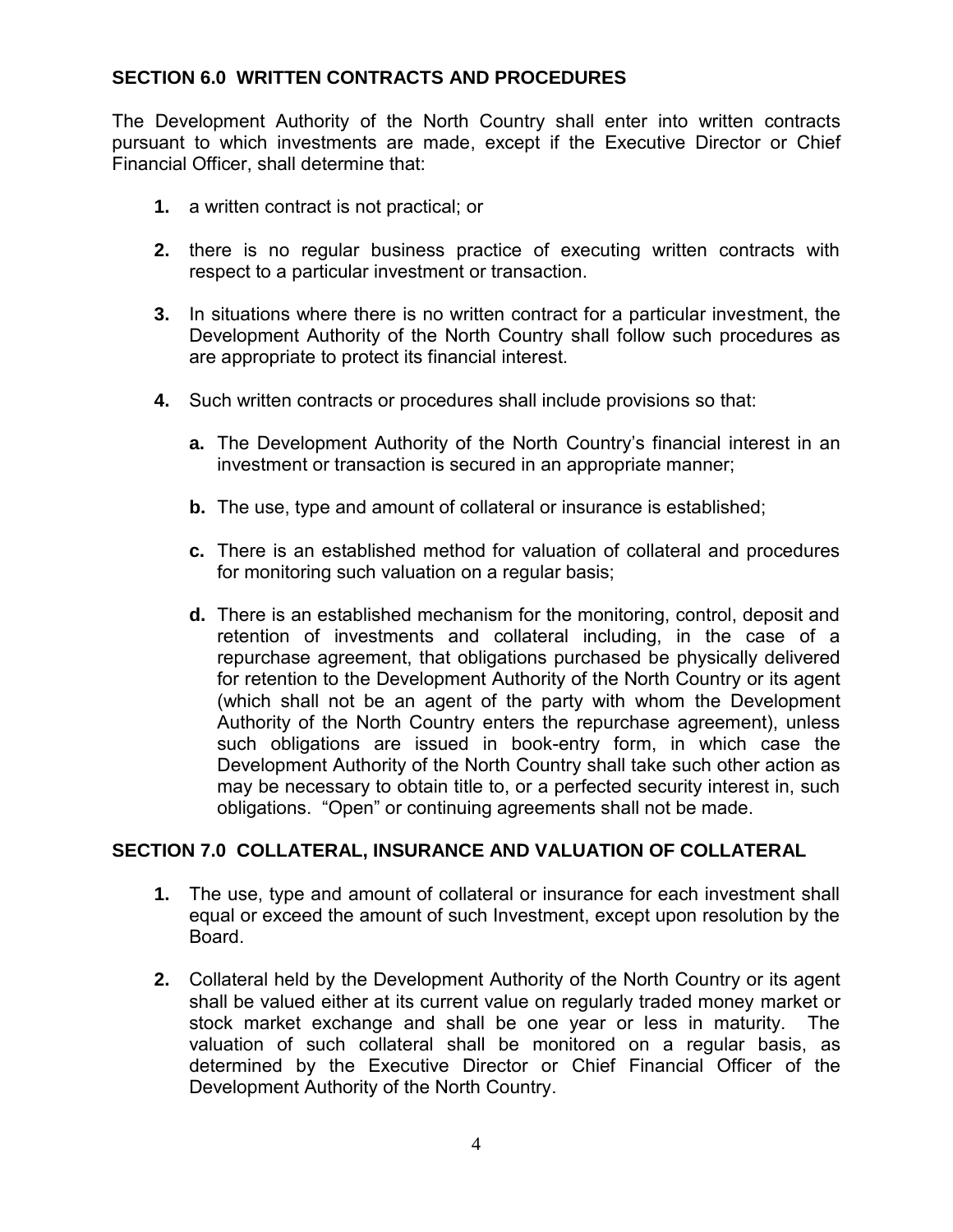- **3.** All investments and collateral shall be controlled and managed by the Executive Director, Chief Financial Officer or Comptroller of the Development Authority of the North Country and shall, if practicable, be deposited and secured in fire-proof or other safe locations.
- **4.** Except where such an arrangement is impractical or not done in the ordinary course of business for investment transactions of that kind, payment of Funds should only be made against the delivery of collateral or other acceptable form of security, the delivery of government obligations when such obligations are purchased outright, or the delivery of the underlying securities when a repurchase agreement is involved. Custodians should be required to report periodically as appropriate on transactions involving the Development Authority of the North Country, and must have the written consent of the Development Authority of the North Country to transfer collateral. Telephonic communications should be confirmed in writing within a commercially acceptable period of time.
- **5.** On a monthly basis, staff designated by the Executive Director or Chief Financial Officer shall verify the status of investments (and collateral if necessary) to determine that the financial interests of the Development Authority of the North Country are adequately protected.
- **6.** Where appropriate, specific guidelines regarding margin maintenance should be established, taking into consideration (1) the size and terms of the transaction, (2) the type of underlying security, (3) the maturity of the underlying collateral, (4) the capitalization, financial status and type of purchaser and/or seller and (5) the method by which additional margin will be maintained.

# <span id="page-4-0"></span>**SECTION 8.0 STANDARDS FOR DIVERSIFICATION OF INVESTMENTS**

- **1.** Investments of the Development Authority of the North Country shall be reasonably diversified, as shall the investment firms or banks with which the Development Authority of the North Country transacts investment business. This Section 8 shall not be construed so as to mandate absolute diversification in the event that the Board, Executive Director or Chief Financial Officer of the Development Authority of the North Country considers, in a certain instance, that diversification is not in the best interests of the Development Authority of the North Country.
- **2.** In making permitted investments, selection of investment shall be competitively based except in the case of the purchase of general obligation bonds or notes issued by a municipality that are approved by the Board. A complete and continuous record of all bids or quotes, both solicited and unsolicited, shall be maintained. Not less than three (3), if possible, investment options with similar risk and term should be considered, and the investment should be made in the one offering the highest yield.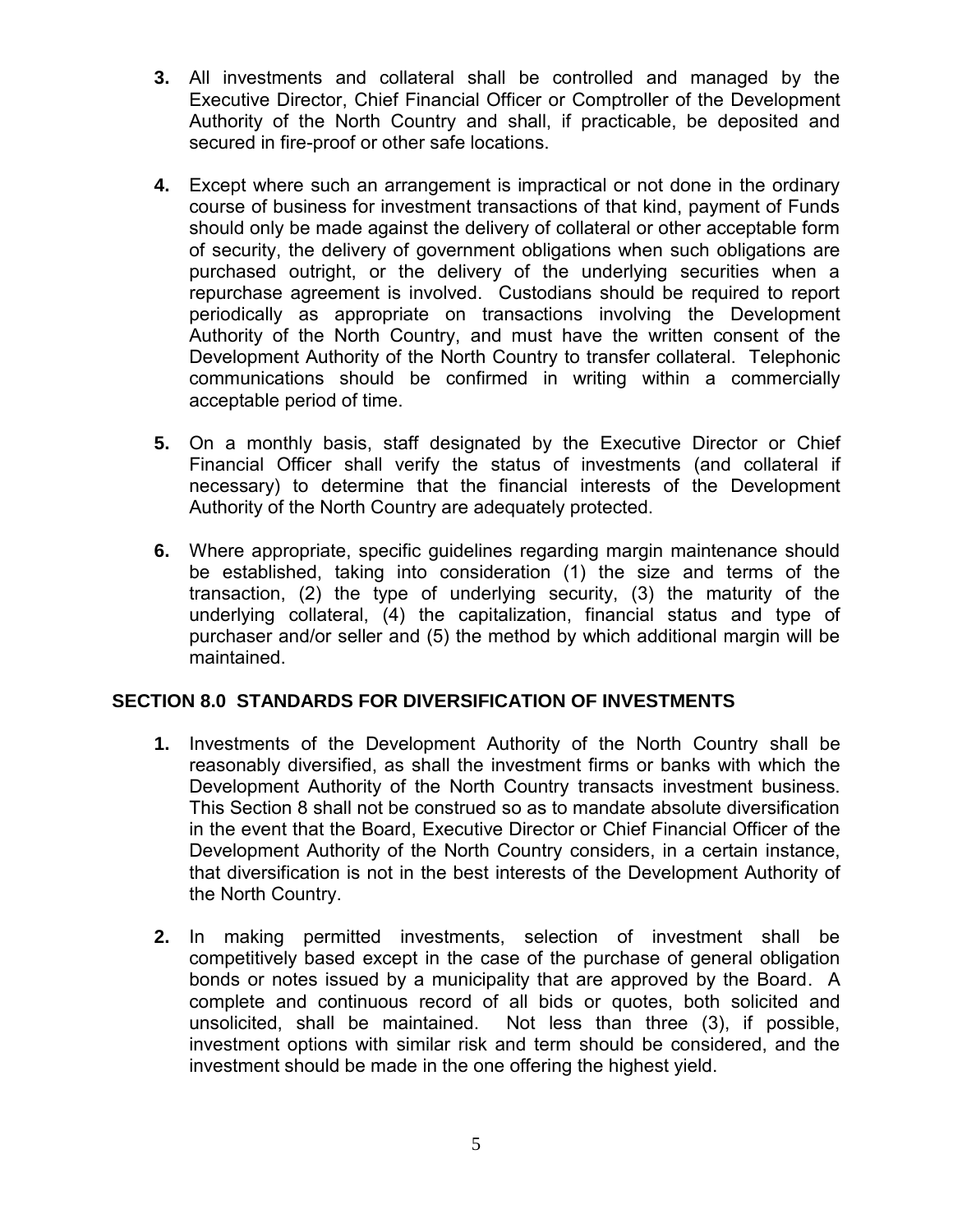**3.** The process of initiating, reviewing and approving requests to buy and sell investments shall be documented by the Executive Director, Chief Financial Officer or Comptroller of the Development Authority of the North Country. Telephonic communications must be confirmed in writing within a commercially acceptable period of time.

#### <span id="page-5-0"></span>**SECTION 9.0 STANDARDS FOR THE QUALIFICATION OF INVESTMENT BANKERS, BROKERS, AGENTS, DEALERS AND OTHER INVESTMENT ADVISORS AND AGENTS TRANSACTING BUSINESS WITH THE DEVELOPMENT AUTHORITY OF THE NORTH COUNTRY; CONFLICTS OF INTEREST**

- **1.** The Development Authority of the North Country shall transact business only with qualified, certified or licensed investment bankers, brokers, agents, dealers and other investment advisors and agents. The Development Authority of the North Country shall consider the quality, reliability, experience, capitalization, size and any other appropriate factors that, in the judgment of the Development Authority of the North Country, make an individual or firm qualified to transact business with the Development Authority of the North Country on investment matters.
- **2.** Specifically, but without limitation, the following shall be considered qualified:
	- **a.** As investment bankers, brokers, agents and dealers: any bank or trust company organized under the laws of the State or the United States of America, or any government bond broker dealer reporting to, trading with, and recognized as a primary government securities dealer by the Federal Reserve Bank of New York (listed on the then current "List of the Government Securities Dealers Reporting to the Market Reports Division of the Federal Reserve Bank of New York".
	- **b.** As investment advisors: any bank or trust company organized under the laws of the State or the United States of America, and any person, firm or corporation that is: (a) Registered with the Securities and Exchange Commission under the Investment Advisor Act of 1940, (b) Registered with the Secretary of State as an Investment Advisor, and (c) A member in good standing of the Investment Counsel Association of America.
	- **c.** As Custodian: any bank or trust company organized under the laws of the State or the United States of America.
- **3.** An approved list of dealers may be established by the Board.
- **4.** Investment business may not be transacted with any institution or dealers of which a Board member, a senior Development Authority of the North Country officer, or any other officer or employee of the Development Authority of the North Country authorized to participate in the selection of such institutions or dealers is an officer, director, stockholders, member or partner, if such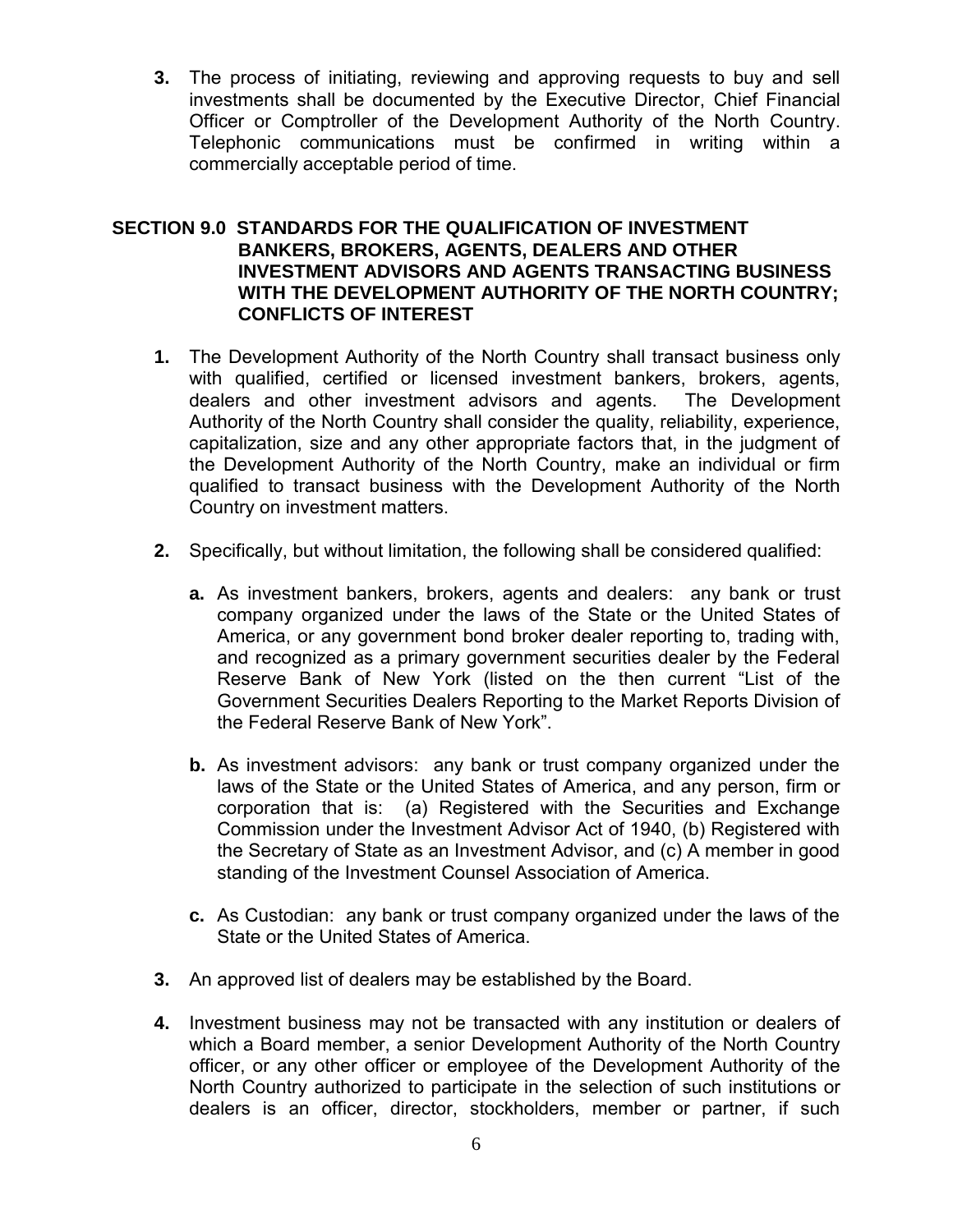transaction would violate the prohibitions of Section 73 of the New York Public Officers Law or other applicable provisions of law.

### <span id="page-6-0"></span>**SECTION 10.0 OPERATIONS AND MANAGEMENT**

- **1.** Within the Development Authority of the North Country, the Executive Director approves, in writing, all investment transactions. Purchases of general obligation bonds or notes of a municipality issued pursuant to the New York State Finance Law must be approved in advance by the Board. The Chief Financial Officer or Comptroller executes the approved transactions. The Accountant I tracks, reconciles and records entries to the General Ledger on a monthly basis and reconciles the bank statements on a monthly basis. The Comptroller reviews in detail, the deposits and withdrawals of each of the reconciled bank statements and supporting documentation, on a monthly basis, and approves. Custodial functions shall be separately maintained. The Executive Director, Chief Financial Officer, and Comptroller are the management staff that has board authorization as bank signatories. The Chief Financial Officer and Comptroller do not have the board authorization to solely make investments.
- **2.** All investment transactions, including (1) the disbursement of Funds for investment, (2) the delivery of securities, and (3) the corresponding receipt of securities or Funds, shall be approved in writing, by the Executive Director, and the actual, approved transfer, completed by the Chief Financial Officer or Comptroller.
- **3.** The Investment Policy hereby prohibits any and all Third Party transactions from any of the Development Authority investment accounts. Inter-company transfers and bond indenture requirements will be permitted.
- **4.** Testing of the investment practices and controls (including proper execution and completion of required documentation) shall be periodically done by the Comptroller, or designee and independent auditors.
- **5.** Collateral should be verified monthly by the Chief Financial Officer or Comptroller, designated for such purpose by the Executive Director.
- **6.** The Investment Policy or policies of the Development Authority of the North Country should be subject to continual review and revised as necessary to reflect changes in market conditions.
- **7.** Review of compliance with Investment Policy and related procedures should be part of the annual certification by independent auditors. This should include confirmation letters from each bank verifying the obligations securing the Development Authority of the North Country deposits.
- **8.** The Investment Manager is required to provide the Finance & Budget Committee with the actual costs associated with managing the Development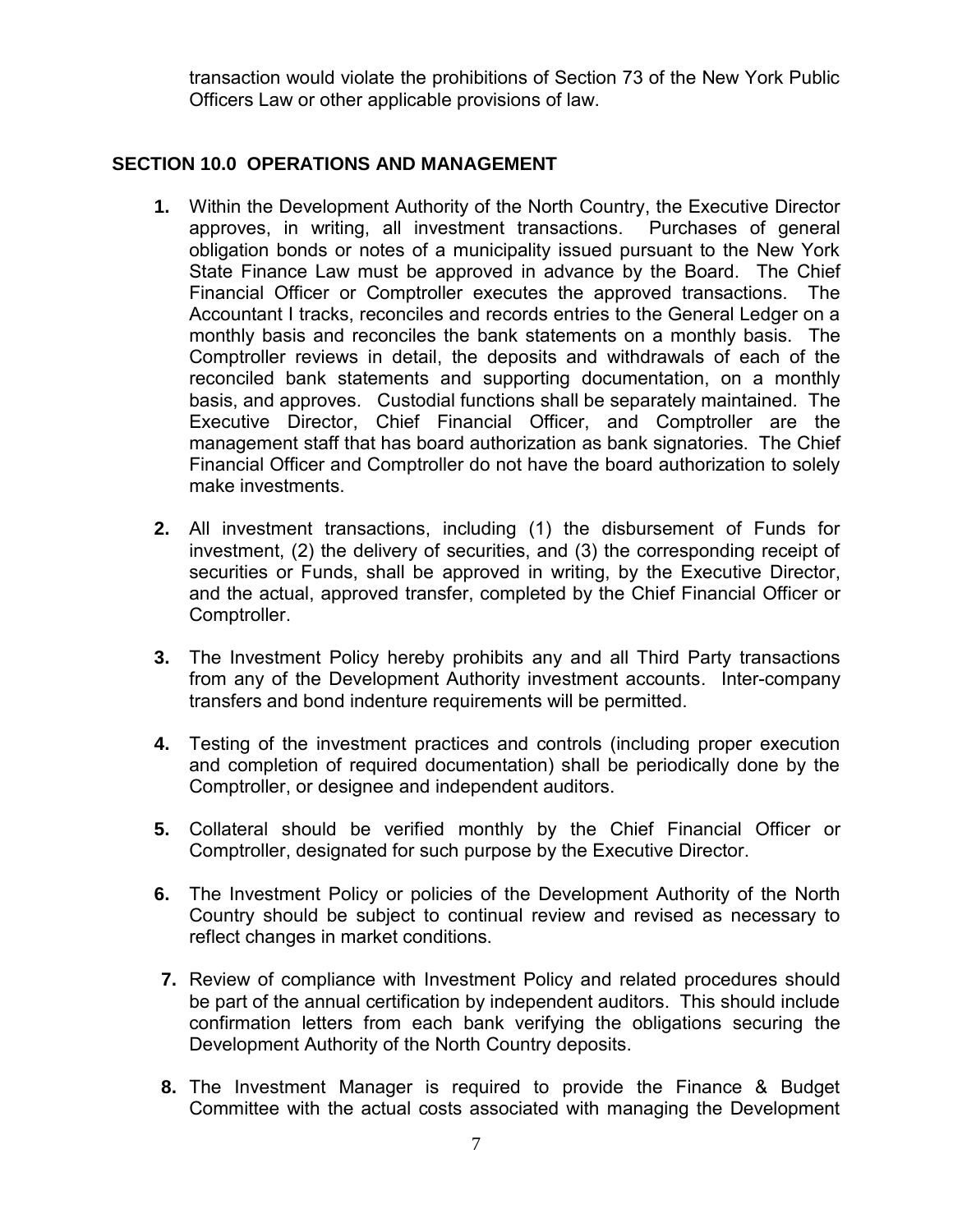Authority of the North Country accounts upon request and no more frequently than annually.

- **9.** The Investment Manager is required to disclose the turnover on the Development Authority of the North Country accounts on an annual basis.
- **10.**The Investment Manager is required to provide the Chief Financial Officer with Benchmarks and Index comparisons on a quarterly basis. The Chief Financial Officer shall report such index comparisions to the Board of Directors yearly.
- **11.**The Management Staff is required to complete an annual comparison of costs.
- **12.**The Management Staff is required to review turnover to determine if there is excessive buying and selling which would increase costs.
- **13.**An examination of the market is required every five years to determine if the costs associated with managing the Development Authority of the North Country's accounts is in line.

#### <span id="page-7-0"></span>**SECTION 11.0 ANNUAL AUDIT OF INVESTMENTS**

The Development Authority of the North Country shall annually engage a firm qualified to conduct an independent audit of all investments. The results of the audit shall be made available to the Board within 90 days of the end of the fiscal year. The Development Authority's financial statements should contain note disclosures on deposits with financial institutions and investments, as required by Government Accounting Standards Board Statement No. 3, effective for financial statements for periods ending after December 15, 1986.

#### <span id="page-7-1"></span>**SECTION 12.0 INVESTMENT MANAGER REPORTS**

Quarterly reports or reports covering such other period as may be approved by the Board shall be prepared by the Investment Manager and filed by the Executive Director or Chief Financial Officer with the Authority Treasurer and Finance Committee regarding:

- **1.** The maximization/performance of investments
- **2.** The inventory of existing investments (available upon request)
- **3.** The selection of investment bankers, brokers, agents, dealers or auditors, if appropriate, since the last report.

On an annual basis, a formal presentation will be made to the Board by the Investment Manager as to the current Investment status.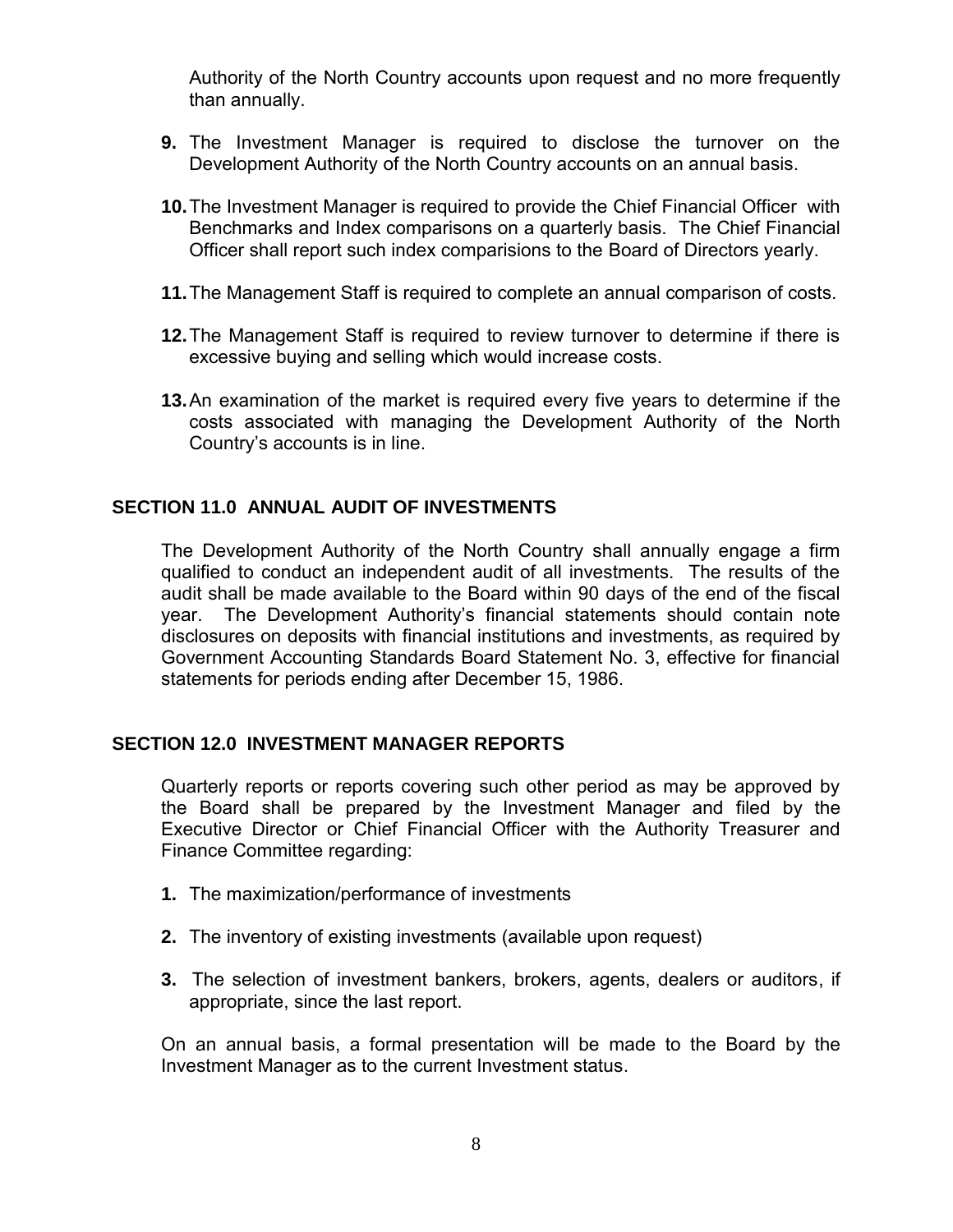#### <span id="page-8-0"></span>**SECTION 13.0 PUBLIC AUTHORITY REPORTING INFORMATION SYSTEM REPORTING**

The Development Authority of the North Country shall prepare and submit an annual investment report as required under Public Authority law; which will include:

- **1.** These Investment Guidelines as then currently amended.
- **2.** A description of any amendments to these Investment Guidelines since the last annual investment report.
- **3.** An explanation of these Investment Guidelines as amended.
- **4.** The results of the annual independent audit.
- **5.** The investment income of the Development Authority of the North Country for the previous year.
- **6.** A list of the total fees, commissions or other charges paid to each investment banker, broker, agent, dealer and advisor that or who rendered investment associated services to the Development Authority of the North Country since the last annual investment report. The annual investment report may be a part of any other annual report that the Development Authority of the North Country is required to make.

Such report shall be submitted electronically in the Public Authority Information System within 90 days from the end of the Authority's Fiscal Year.

#### <span id="page-8-1"></span>**SECTION 14.0 THIRD PARTY RIGHTS; VALIDITY OF CONTRACTS; ETC.**

- **1.** The Investment Policy is intended for the guidance of the Board, officers and employees of the Development Authority of the North Country only, and nothing contained herein is intended or shall be construed to confer upon any person, firm or corporation any right, remedy, claim or benefit under, or by reason of any requirement or provision hereof.
- **2.** Nothing contained in the Investment Policy shall be deemed to alter, affect the validity of, modify the terms of or impair any contract or agreement made or entered into in violation of, or without compliance with, the provisions of these **Guidelines**
- **3.** Where applicable Federal, State or local laws or regulations contain requirements that are in conflict with, or that impose greater obligations upon the Development Authority of the North Country than the Investment Policy, then such laws or regulations shall take precedence over those contained herein.